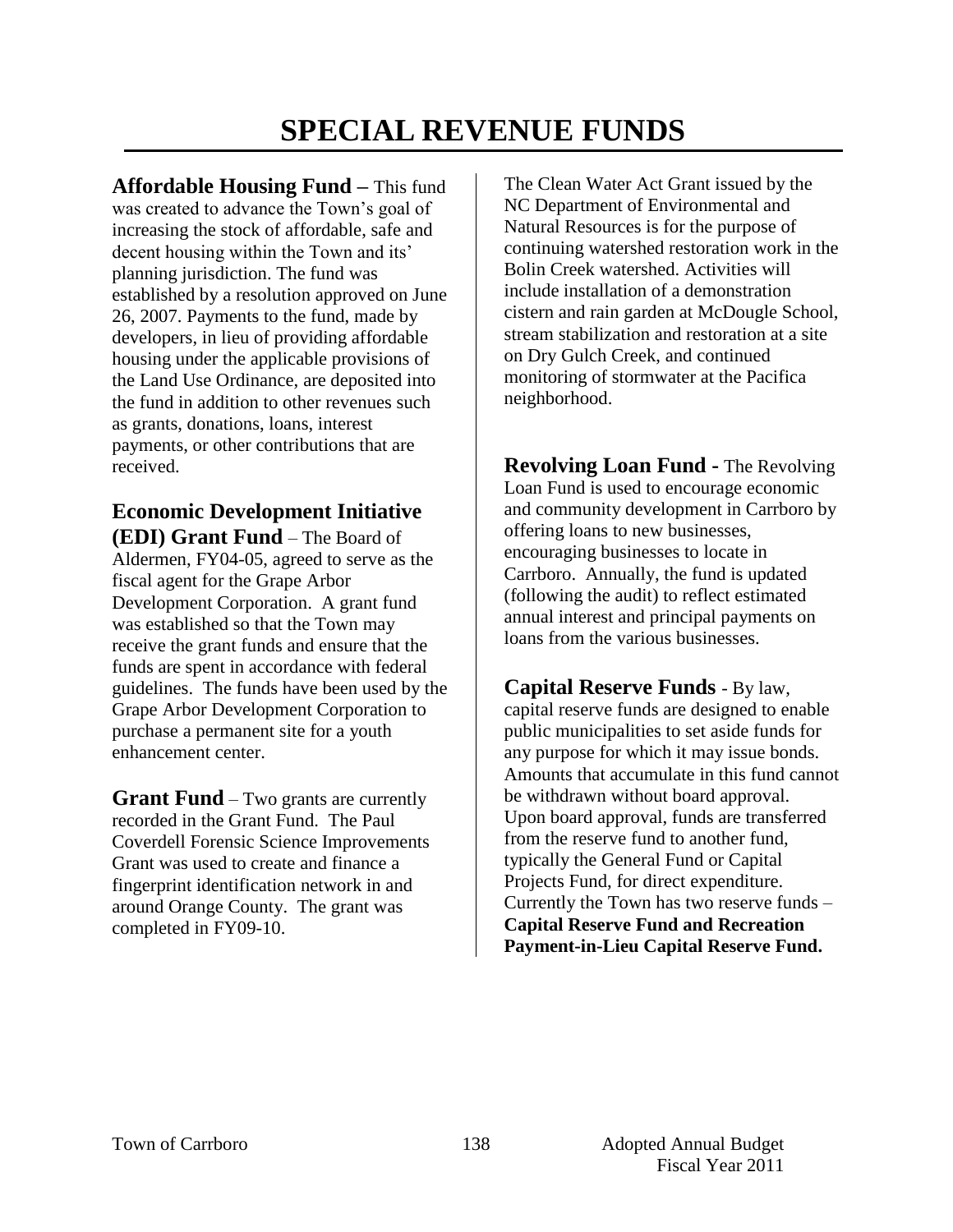#### **summary**

| SPECIAL REVENUE FUNDS, SUMMARY  |               |               |                |                |              |
|---------------------------------|---------------|---------------|----------------|----------------|--------------|
| <b>REVENUE</b>                  |               |               |                |                |              |
|                                 | 2007-08       | 2008-09       | 2009-10        | 2010-11        | % CHANGE     |
|                                 | <b>ACTUAL</b> | <b>ACTUAL</b> | <b>ADOPTED</b> | <b>ADOPTED</b> | 2010/11 FROM |
|                                 |               |               | <b>BUDGET</b>  | <b>BUDGET</b>  | 2009/10      |
| BEGINNING FUND BALANCE          | 1,687,064     | 1,091,397     | N/A            | N/A            | N/A          |
| OTHER FINANCING SOURCES         | 351,914       | 1,169,099     | 138,000        | 129,750        | $-6%$        |
| <b>INVESTMENT EARNINGS</b>      | 55,475        | 30,624        | 488,775        | 488,865        | 0%           |
| <b>GRANT REVENUES</b>           | 198,820       | 76,710        | 82,515         | 200,000        | 142%         |
| <b>OTHER REVENUES</b>           | (15,069)      | 39,963        | 533,193        | 539,575        | 1%           |
| <b>FUND BAL APPROP</b>          |               |               | 544,806        | 176,945        | $-68%$       |
| <b>TOTAL REVENUE</b>            | 591,140       | 1,316,396     | 1,787,289      | 1,535,135      | $-14%$       |
|                                 |               |               |                |                |              |
|                                 |               |               |                |                |              |
| <b>EXPENDITURE</b>              | 2007-08       | 2008-09       | 2009-10        | 2010-11        | % CHANGE     |
|                                 | <b>ACTUAL</b> | <b>ACTUAL</b> | <b>ADOPTED</b> | <b>ADOPTED</b> | 2010/11 FROM |
|                                 |               |               | <b>BUDGET</b>  | <b>BUDGET</b>  | 2009/10      |
| <b>COMMUNITY DEVELOPMENT</b>    | 198,820       |               | 36,250         | 28,000         | $-23%$       |
| <b>GENERAL GOVERNMENT</b>       | 2,988         | 58,824        | 94,994         | 229,397        | 141%         |
| OTHER APPROPRIATIONS            | 30,000        | 413,790       | 917,073        | 867,073        | $-5%$        |
| <b>TRANSFERS TO OTHER FUNDS</b> | 955,000       | 14,200        | 698,006        | 315,945        | $-55%$       |
| <b>RESERVES</b>                 |               |               | 40,966         | 94,720         | 131%         |
| <b>TOTAL EXPENDITURES</b>       | 1,186,808     | 486,814       | 1,787,289      | 1,535,135      | $-14%$       |
|                                 |               |               |                |                |              |
| <b>ENDING FUND BALANCE</b>      | \$1,091,396   | \$1,920,979   | N/A            | N/A            | <b>N/A</b>   |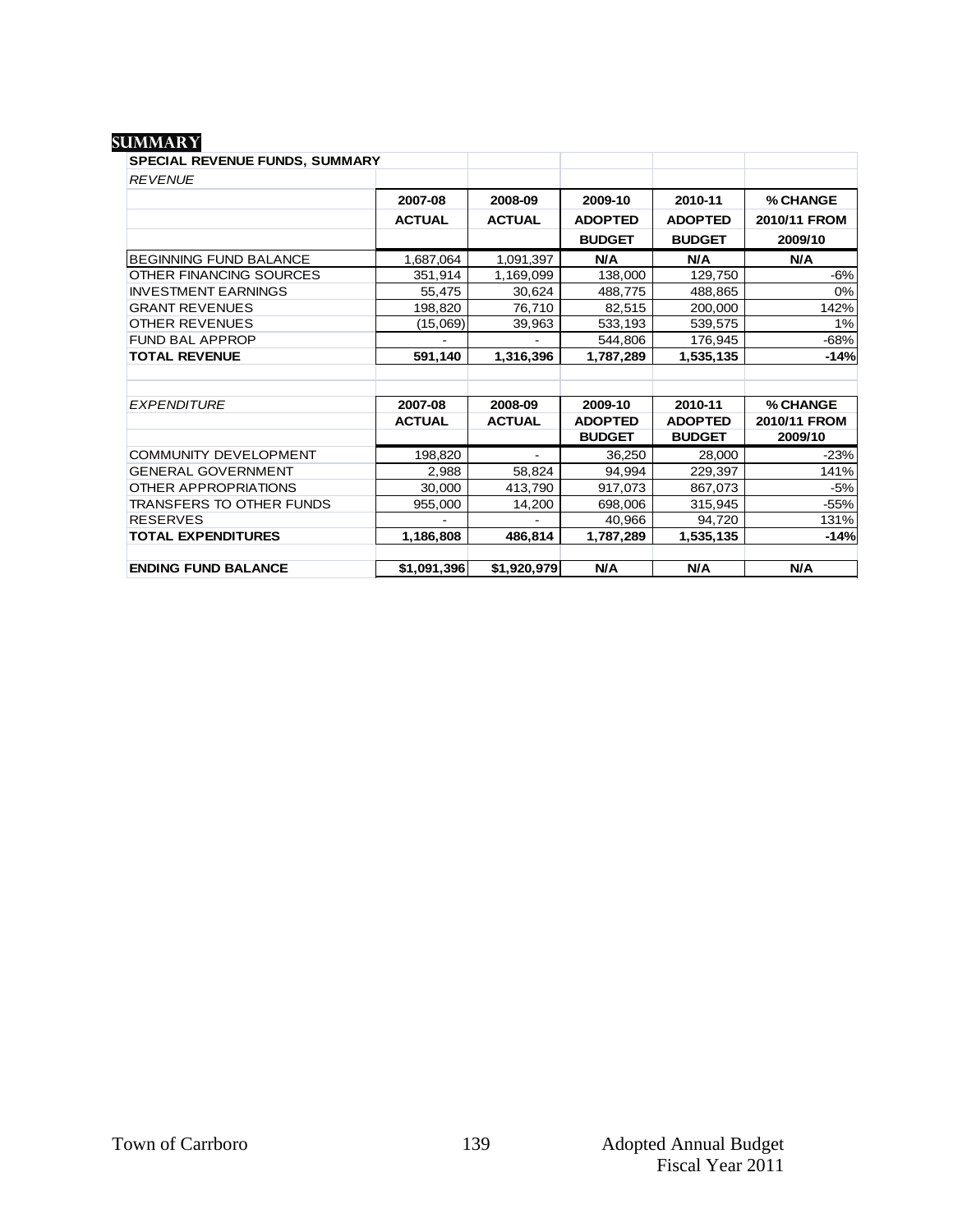# **AFFORDABLE HOUSING FUND**

This fund was created to advance the Town's goal of increasing the stock of affordable, safe and decent housing within the Town and its planning jurisdiction. The fund was established by a resolution approved on June 26, 2007. Payments to the fund, made by developers, in lieu of

providing affordable housing under the applicable provisions of the Land Use Ordinance, are deposited into the fund in addition to other revenues such as grants, donations, loans, interest payments, or other contributions that are received.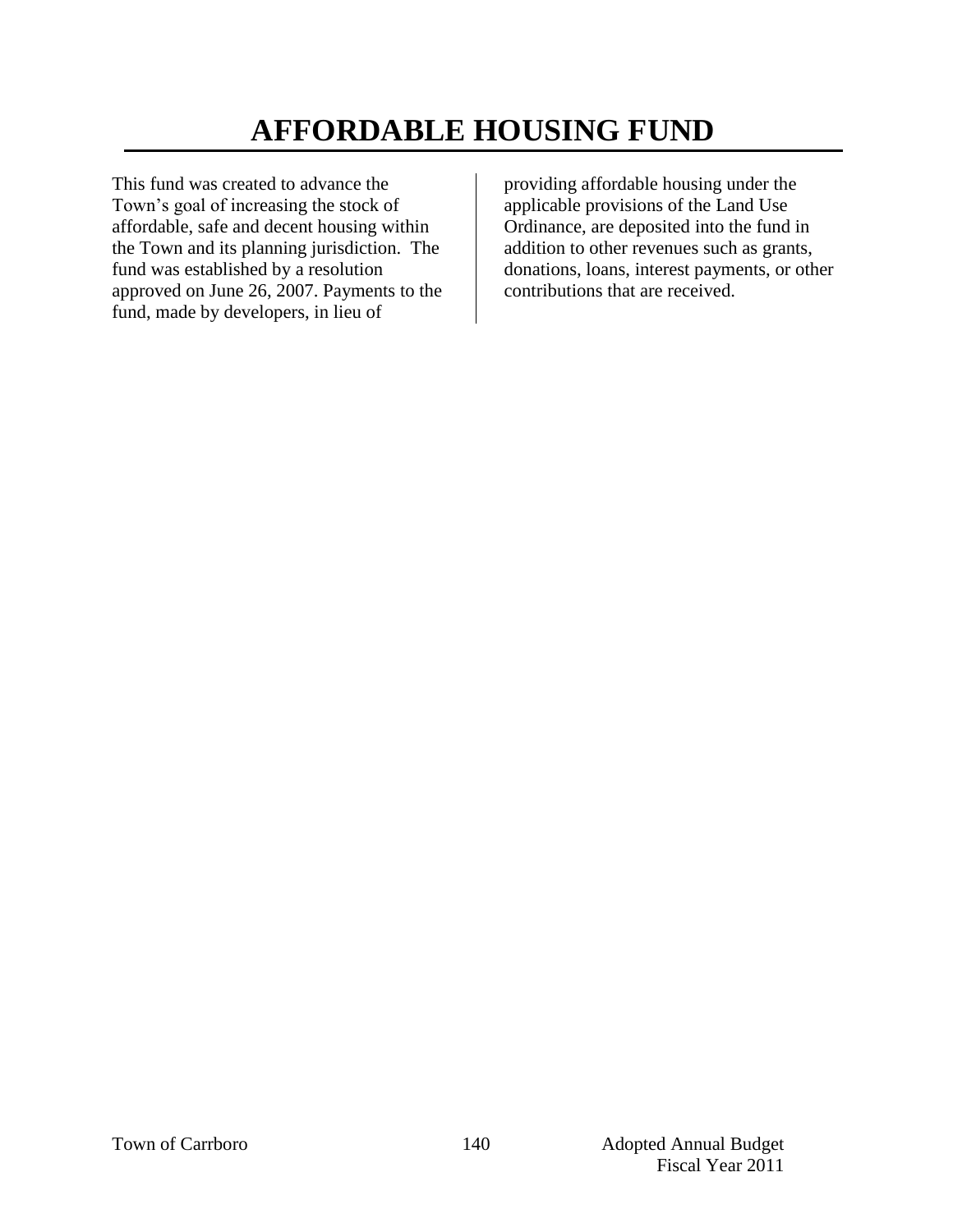| <b>AFFORDABLE HOUSING FUND</b><br><b>REVENUE</b> | 2007-08<br><b>ACTUAL</b> | 2008-09<br><b>ACTUAL</b> | 2009-10<br><b>ADOPTED</b><br><b>BUDGET</b> | 2010-11<br><b>ADOPTED</b><br><b>BUDGET</b> | % CHANGE<br>2010/11 FROM<br>2009/10 |
|--------------------------------------------------|--------------------------|--------------------------|--------------------------------------------|--------------------------------------------|-------------------------------------|
| <b>BEGINNING FUND BALANCE</b>                    |                          | $\blacksquare$           |                                            | <b>N/A</b>                                 | <b>N/A</b>                          |
| <b>INVESTMENT EARNINGS</b>                       |                          | 297                      |                                            |                                            | 0%                                  |
| <b>TRANSFERS</b>                                 | $\blacksquare$           | 48,000                   | 48,000                                     | 39,750                                     | $-17%$                              |
| <b>SUBTOTAL</b>                                  | $\blacksquare$           | 48,297                   | 48,000                                     | 39,750                                     | $-17%$                              |
|                                                  |                          |                          |                                            |                                            |                                     |
| <b>EXPENDITURE</b>                               | 2007-08                  | 2008-09                  | 2009-10                                    | 2010-11                                    | % CHANGE                            |
|                                                  | <b>ACTUAL</b>            | <b>ACTUAL</b>            | <b>ADOPTED</b>                             | <b>ADOPTED</b>                             | 2010/11 FROM                        |
|                                                  |                          |                          | <b>BUDGET</b>                              | <b>BUDGET</b>                              | 2009/10                             |
| 105 COBB ST.                                     |                          | 8,250                    | 8,250                                      |                                            | $-100%$                             |
| 109 JONES FERRY ROAD                             |                          | $\blacksquare$           | 28,000                                     | 28,000                                     | 0%                                  |
| UNEXPENDED RESERVES                              |                          |                          | 11,750                                     | 11,750                                     | 0%                                  |
| <b>SUBTOTAL</b>                                  |                          | 8,250                    | 48,000                                     | 39,750                                     | -17%                                |
|                                                  |                          |                          |                                            |                                            |                                     |
| <b>ENDING FUND BALANCE</b>                       |                          | 40,047                   | -                                          | <b>N/A</b>                                 | <b>N/A</b>                          |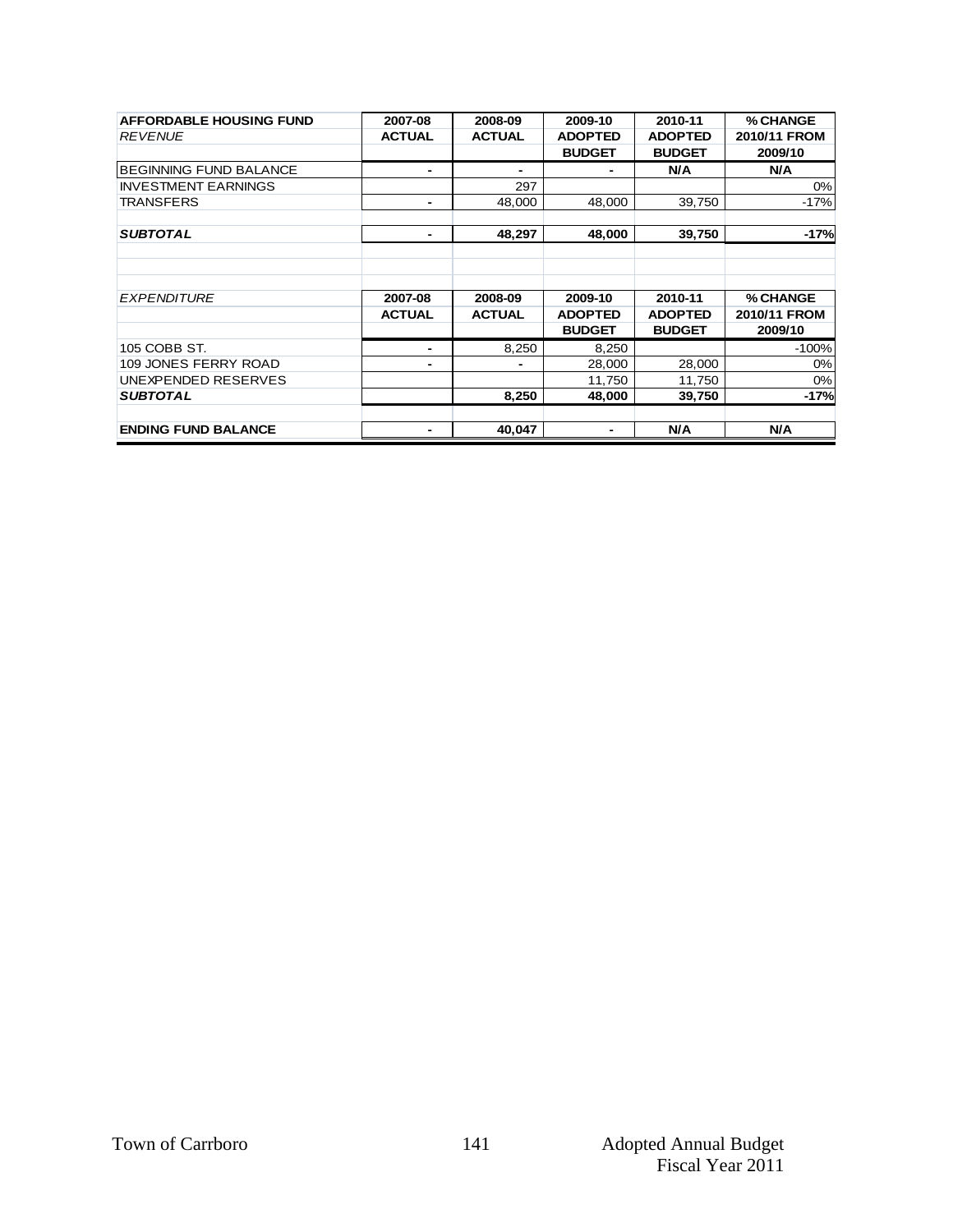### **ECONOMIC DEVELOPMENT INITIATIVE GRANT FUND**

Grant projects are approved via a balanced project ordinance as required by the North Carolina General Statutes (GS 159-13.2) whereby the Town budgets for the life of the grant.

In FY 04-05, the Board of Aldermen agreed to serve as the fiscal agent for the Grape

Arbor Development Corporation. A grant fund was established so that the Town may receive the grant funds and ensure that the funds are spent in accordance with federal guidelines. The funds were spent in FY07- 08 by the Grape Arbor Development Corporation purchasing a permanent site for a youth enhancement center in Chapel Hill.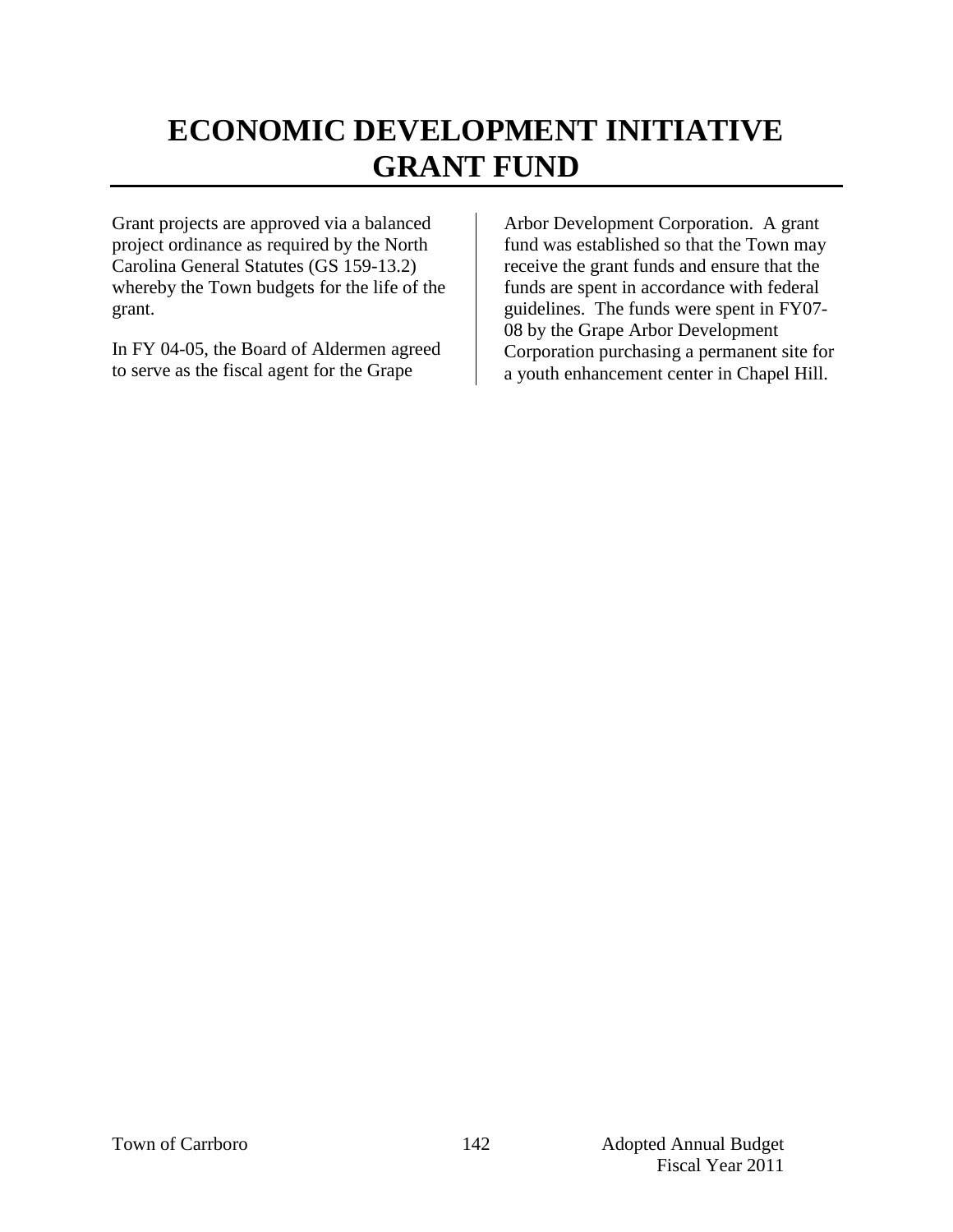| <b>ECONOMIC DEVELOPMENT INITIATIVE GRANT FUND</b> |               |               |                |                |              |
|---------------------------------------------------|---------------|---------------|----------------|----------------|--------------|
| <b>REVENUE</b>                                    |               |               |                |                |              |
|                                                   | 2007-08       | 2008-09       | 2009-10        | 2010-11        | % CHANGE     |
|                                                   | <b>ACTUAL</b> | <b>ACTUAL</b> | <b>ADOPTED</b> | <b>ADOPTED</b> | 2010/11 FROM |
|                                                   |               |               | <b>BUDGET</b>  | <b>BUDGET</b>  | 2009/10      |
| <b>BEGINNING FUND BALANCE</b>                     |               | Ξ.            | <b>N/A</b>     | N/A            | N/A          |
| <b>RESTRICTED INTERGOVERNMENTAL</b>               | 198,820       |               |                |                | 0%           |
| <b>SUBTOTAL</b>                                   | 198,820       |               |                |                | 0%           |
|                                                   |               |               |                |                |              |
|                                                   |               |               |                |                |              |
|                                                   |               |               |                |                |              |
| <b>EXPENDITURE</b>                                | 2007-08       | 2008-09       | 2009-10        | 2010-11        | % CHANGE     |
|                                                   | <b>ACTUAL</b> | <b>ACTUAL</b> | <b>ADOPTED</b> | <b>ADOPTED</b> | 2010/11 FROM |
|                                                   |               |               | <b>BUDGET</b>  | <b>BUDGET</b>  | 2009/10      |
| <b>COMMUNITY DEVELOPMENT</b>                      | 198,820       |               |                |                | 0%           |
| <b>SUBTOTAL</b>                                   | 198,820       | ٠             |                |                |              |
|                                                   |               |               |                |                | 0%           |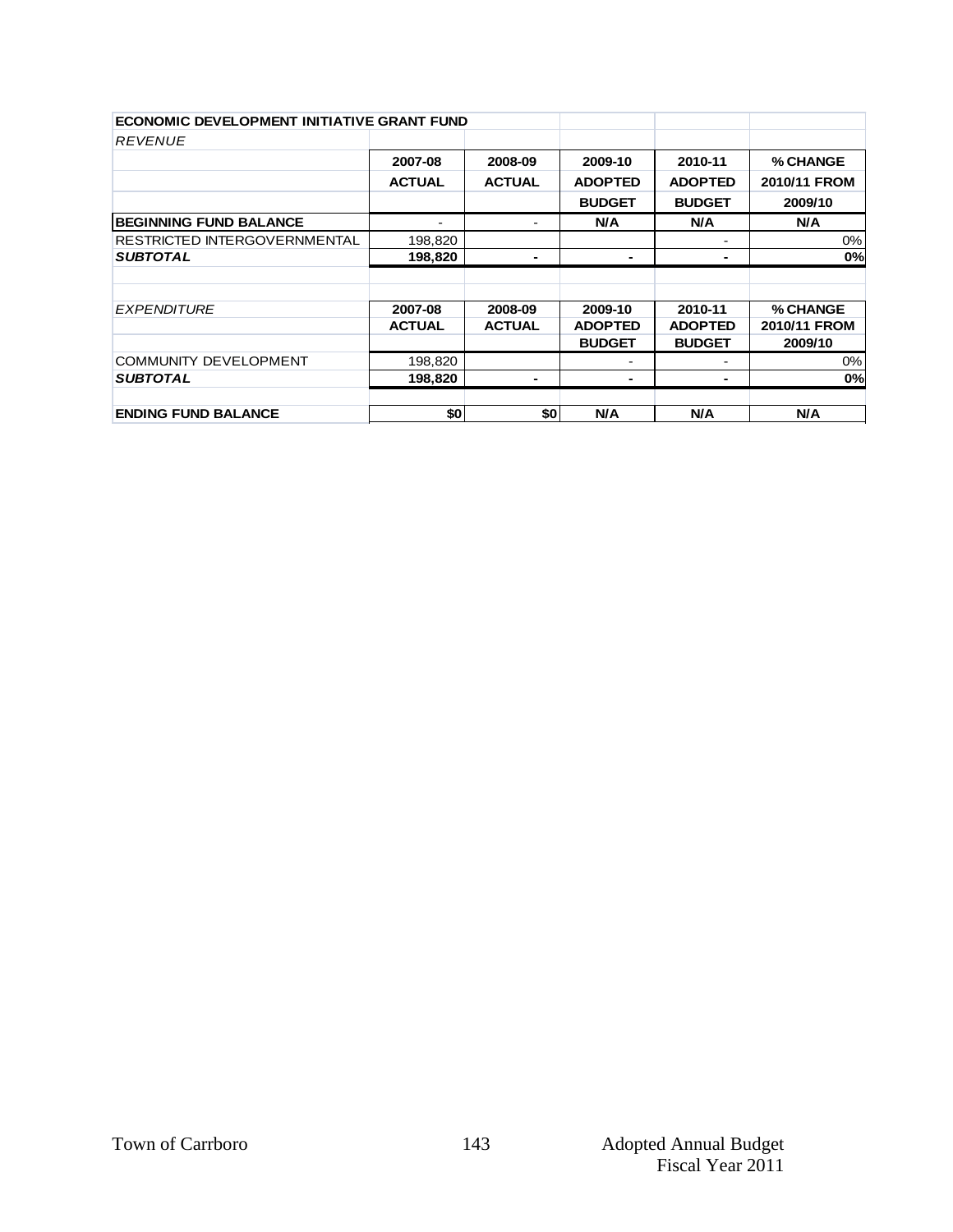### **GRANT FUND**

The Grant Fund represents grants that generally reflect multi-year capital efforts. The Paul Coverdell Forensic Science Improvements Grant funds, approved in FY08-09, were used to create and finance a fingerprint identification network in and around Orange County. The Carrboro Police Department purchased and distributed equipment to the Burlington, Chapel Hill and Hillsborough Police Departments and the Orange County Sheriff's Office. This effort was completed in FY09-10.

The Clean Water Act Grant, approved by the Board in FY09-10, issued by the NC Department of Environmental and Natural Resources will be used to continue watershed restoration work in the Bolin Creek watershed. Activities will include installation of a demonstration cistern and rain garden at McDougle School, stream stabilization and restoration at a site on Dry Gulch Creek, and continues monitoring of stormwater at the Pacifica neighborhood.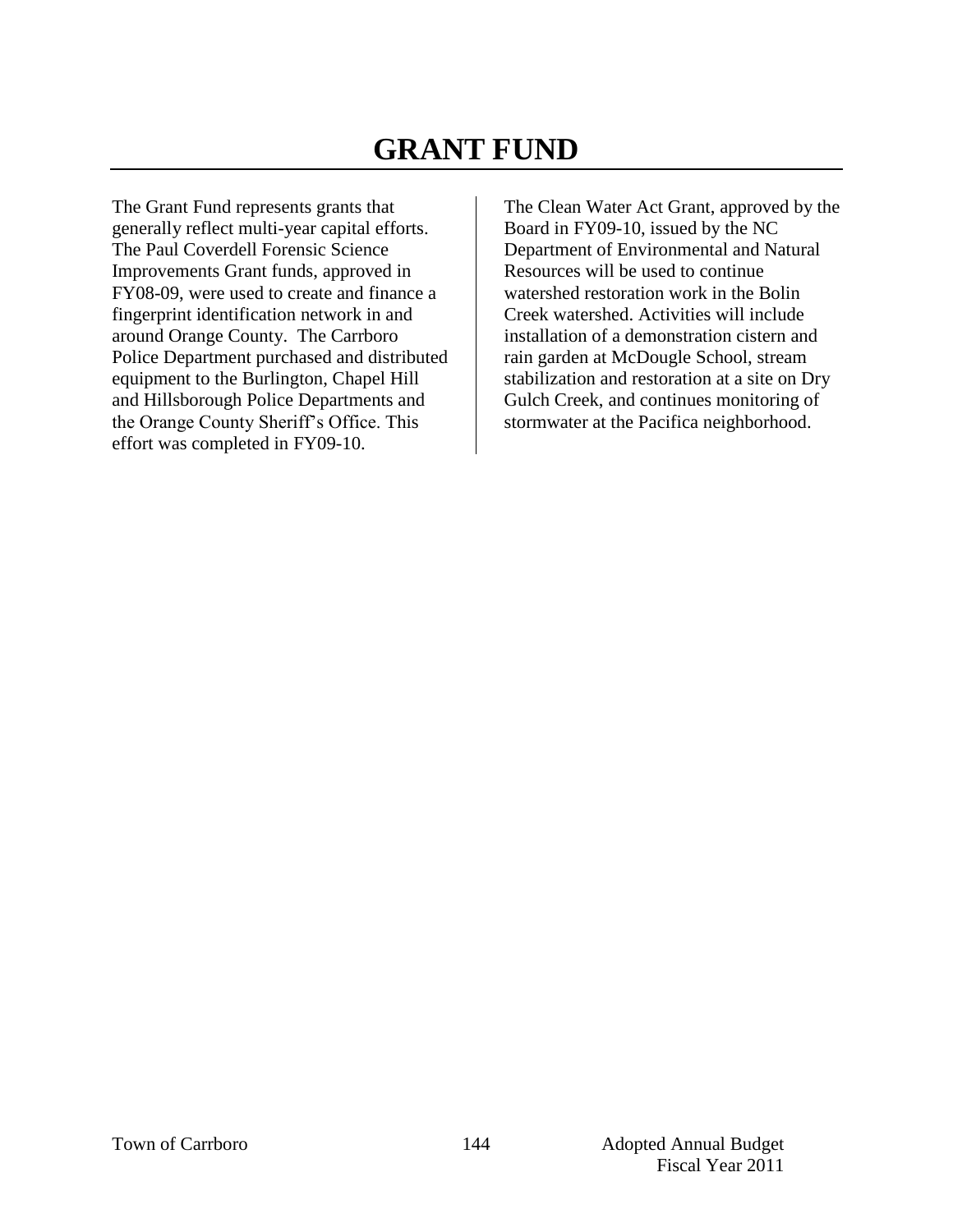| <b>GRANT FUND</b>              | 2007-08       | 2008-09       | 2009-10        | 2010-11        | % CHANGE     |
|--------------------------------|---------------|---------------|----------------|----------------|--------------|
| <b>REVENUE</b>                 | <b>ACTUAL</b> | <b>ACTUAL</b> | <b>ADOPTED</b> | <b>ADOPTED</b> | 2010/11 FROM |
|                                |               |               | <b>BUDGET</b>  | <b>BUDGET</b>  | 2009/10      |
| <b>IBEGINNING FUND BALANCE</b> | -             | ۰             |                | <b>N/A</b>     | <b>N/A</b>   |
| <b>INTEREST EARNED</b>         |               | 100           |                |                | 0%           |
| <b>COVERDELL</b>               | -             | 76,710        | 82.515         |                | $-100%$      |
| <b>CLEAN WATER</b>             |               |               |                | 200,000        | 0%           |
| <b>SUBTOTAL</b>                |               | 76,810        | 82,515         | 200,000        | 142%         |
|                                |               |               |                |                |              |
| <b>EXPENDITURE</b>             | 2007-08       | 2008-09       | 2009-10        | 2010-11        | % CHANGE     |
|                                | <b>ACTUAL</b> | <b>ACTUAL</b> | <b>ADOPTED</b> | <b>ADOPTED</b> | 2010/11 FROM |
|                                |               |               | <b>BUDGET</b>  | <b>BUDGET</b>  | 2009/10      |
| <b>TRANSFERS</b>               |               | 14,200        | 14.200         |                | $-100%$      |
| <b>OTHER</b>                   |               | 56,556        | 68,315         | 200,000        | 193%         |
| <b>SUBTOTAL</b>                |               | 70,756        | 82,515         | 200,000        | 142%         |
|                                |               |               |                |                |              |
| <b>ENDING FUND BALANCE</b>     | -             | 5.954         | ٠              | N/A            | <b>N/A</b>   |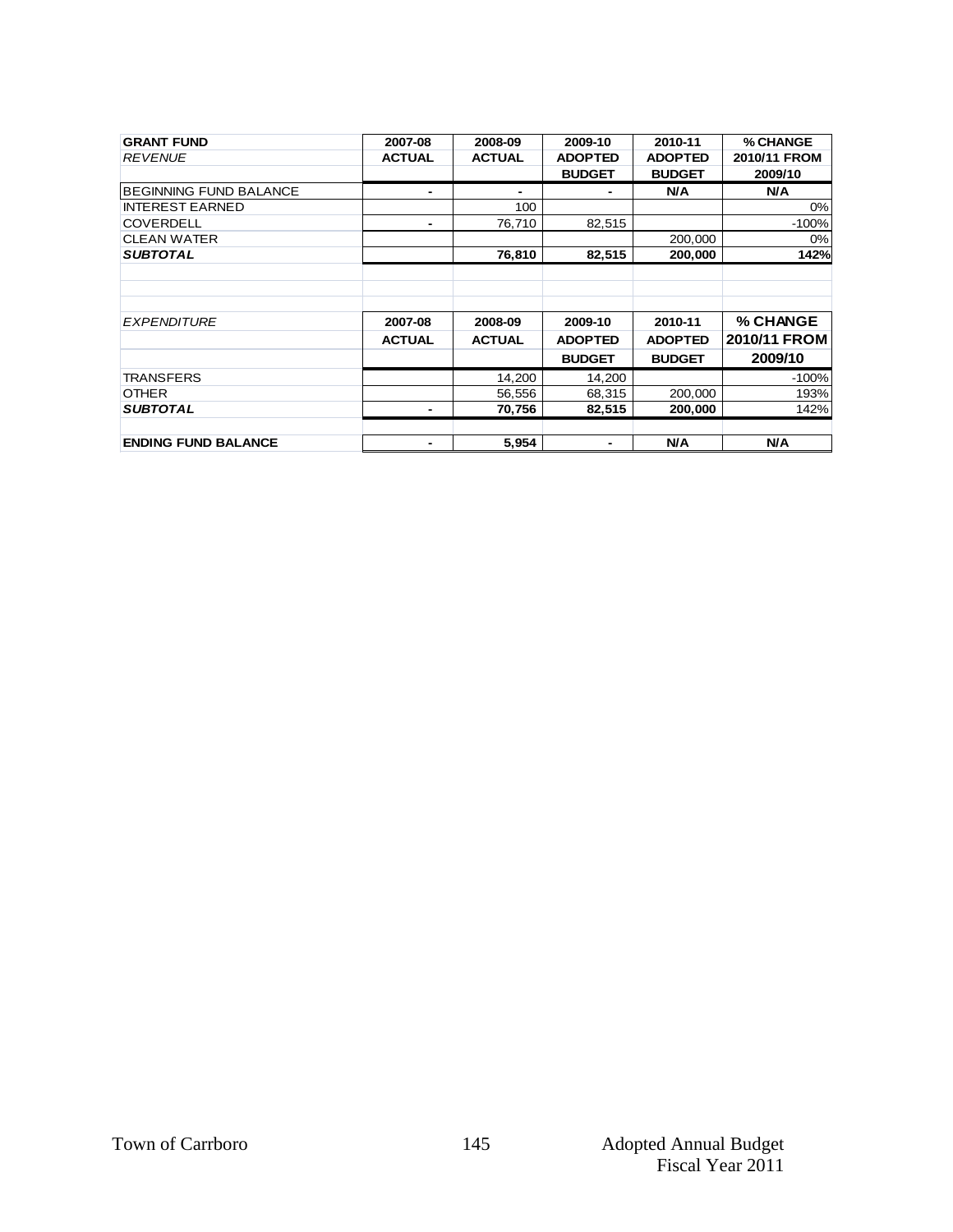# **REVOLVING LOAN FUND**

The Revolving Loan Fund sustains itself with the interest earned on loans provided to businesses. With this interest, a reserve is created that enables the Town to continue loaning funds to businesses. When a loan is made, the Board amends the Revolving Loan Fund to acknowledge the loan of funds and decrease the available reserves to reflect

the outflow of cash. The Fund is updated annually to reflect total interest and principal repayments that will accrue to the Town for that year. As loans are paid off, the Town closes the loans and removes them from financial records.

The Revolving Loan Fund contains the following active loans to businesses:

| Loan                              | <b>Amount Borrowed</b> | Date of Original Loan |
|-----------------------------------|------------------------|-----------------------|
| <b>Alphabet Soup</b>              | \$48,000               | 2001                  |
| <b>Science Learning Resources</b> | \$75,000               | 2004                  |
| Bryan's Guitar and Music, Inc.    | \$90,000               | 2004                  |
| Blue Icon Hair Stylists           | \$18,000               | 2005                  |
| <b>Cycling Specifics</b>          | \$45,000               | 2006                  |
| Art in a Pickle                   | \$105,000              | 2007                  |
| Carrboro Co-Working               | \$90,000               | 2008                  |
| Beehive                           | \$56,000               | 2009                  |
| Cycle 9                           | \$68,540               | 2009                  |
| Original Ornament                 | \$70,000               | 2009                  |
| Carrboro Citizen                  | \$50,000               | 2009                  |
| Carrboro Raw                      | \$40,000               | 2009                  |
| The Kind Coffee                   | \$57,000               | 2009                  |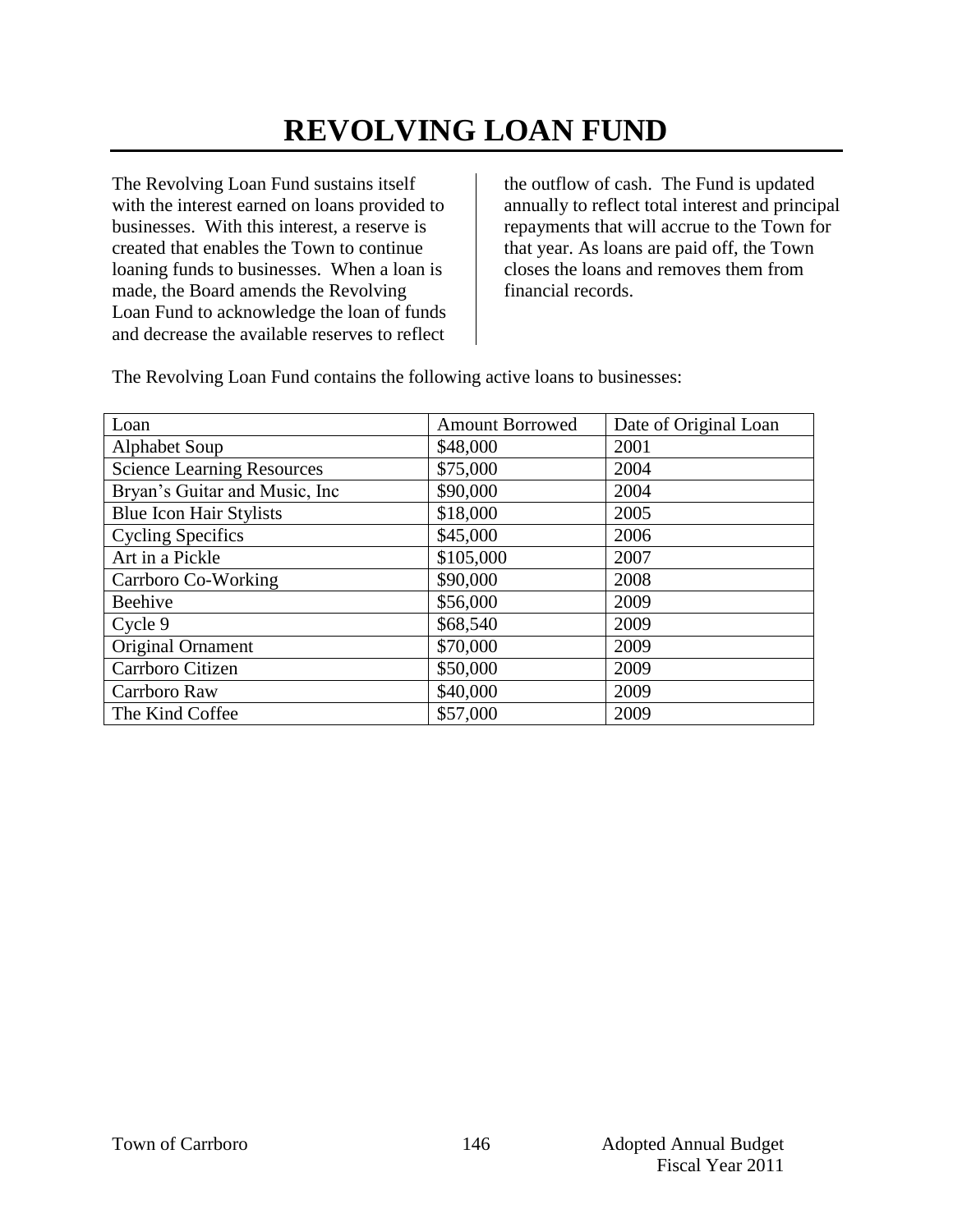| <b>REVOLVING LOAN FUND</b>    |                |               |                |                |              |
|-------------------------------|----------------|---------------|----------------|----------------|--------------|
| <b>REVENUE</b>                | 2007-08        | 2008-09       | 2009-10        | 2010-11        | % CHANGE     |
|                               | <b>ACTUAL</b>  | <b>ACTUAL</b> | <b>ADOPTED</b> | <b>ADOPTED</b> | 2010/11 FROM |
|                               |                |               | <b>BUDGET</b>  | <b>BUDGET</b>  | 2009/10      |
| <b>BEGINNING FUND BALANCE</b> | 451,362        | 416,651       | N/A            | N/A            | <b>N/A</b>   |
| <b>INVESTMENT EARNINGS</b>    | 15,431         | 13,820        | 488,775        | 488,865        | 0%           |
| OTHER REVENUE(LOAN            |                |               |                |                |              |
| <b>REPAYMENTS)</b>            | (17, 155)      | 32,813        | 533,193        | 539,575        | 1%           |
| OTHER FINANCING SOURCES       |                |               | 90,000         | 90,000         | 0%           |
| <b>SUBTOTAL</b>               | (1,724)        | 46,633        | 1,111,968      | 1,118,440      | 1%           |
|                               |                |               |                |                |              |
|                               |                |               |                |                |              |
| <b>EXPENDITURE</b>            | 2007-08        | 2008-09       | 2009-10        | 2010-11        | % CHANGE     |
|                               | <b>ACTUAL</b>  | <b>ACTUAL</b> | <b>ADOPTED</b> | <b>ADOPTED</b> | 2010/11 FROM |
|                               |                |               | <b>BUDGET</b>  | <b>BUDGET</b>  | 2009/10      |
| <b>GENERAL GOVERNMENT</b>     | 2,988          | 2,268         | 26,679         | 29,397         | 10%          |
| OTHER APPROPRIATIONS          | 30,000         | 405,540       | 917,073        | 867,073        | $-5%$        |
| OTHER FINANCING SOURCES       |                |               | 139,000        | 139,000        | 0%           |
| <b>RESERVES</b>               | $\blacksquare$ | ٠             | 29,216         | 82,970         | 184%         |
| <b>SUBTOTAL</b>               | 32,988         | 407,808       | 1,111,968      | 1,118,440      | 1%           |
|                               |                |               |                |                |              |
| <b>ENDING FUND BALANCE</b>    | \$416,651      | \$55,476      | N/A            | N/A            | <b>N/A</b>   |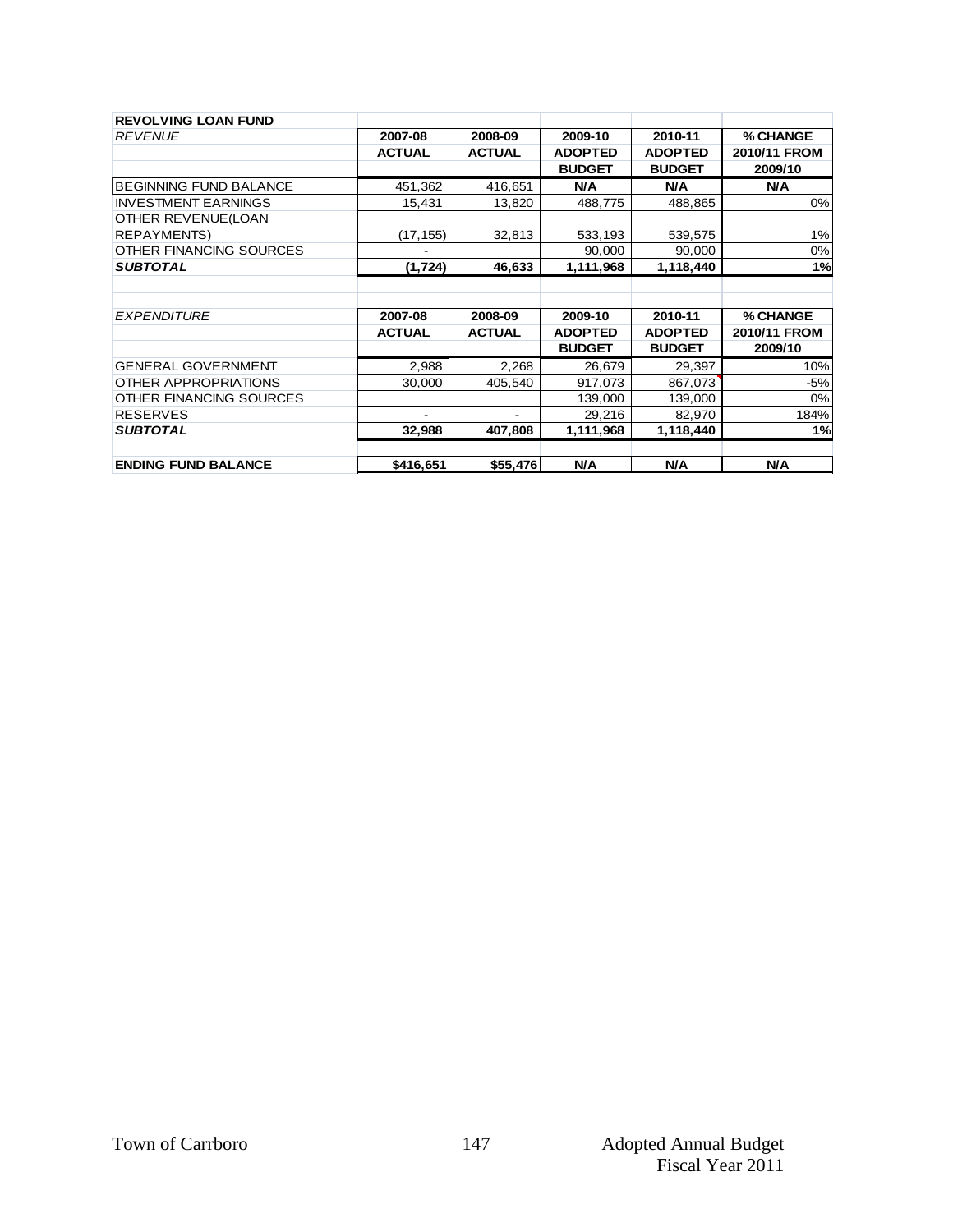## **CAPITAL RESERVE FUND**

By North Carolina General Statutes (GS159- 18), local governments may establish and maintain a capital reserve fund for any purposes for which it may issue bonds. A capital reserve fund is established via an ordinance of the board, where funds are accumulated for each purpose. The Town has set aside funds for specific purposes as identified in the chart on the financial page. Below is a description of each project with a reserve account that has an existing balance in FY09-10.

*Teal Place Sidewalk Installation Brewer Lane Signal Crossings – The Town has been advised to setup signal crossings on Brewer Lane.* 

*Streets – The Town sets aside reserves annually for street resurfacing. Debt Service- funds set aside for future debt related to the Town's Capital Plan. The remainder of this allocation is used in the* 

*FY10-11 budget to support debt service for the Fire Station.* 

*PEG Funds – These are revenues transferred from the General Fund that are collected through the Time Warner Franchise. These funds support boardroom technology improvements.* 

*Weaver St. Reconstruction – In FY09-10, following review of the annual CIP, the Board allocated additional reserves to support this project.*

*Rogers Road and Smith Level sidewalk projects – In FY09-10, following review of the annual CIP, the Board allocated additional reserves to support these sidewalk projects planned with the bondfunded sidewalk program.* 

*Undesignated – Reserves generated from unexpended project funds and interest earnings within the fund that are not currently designated by the Board.*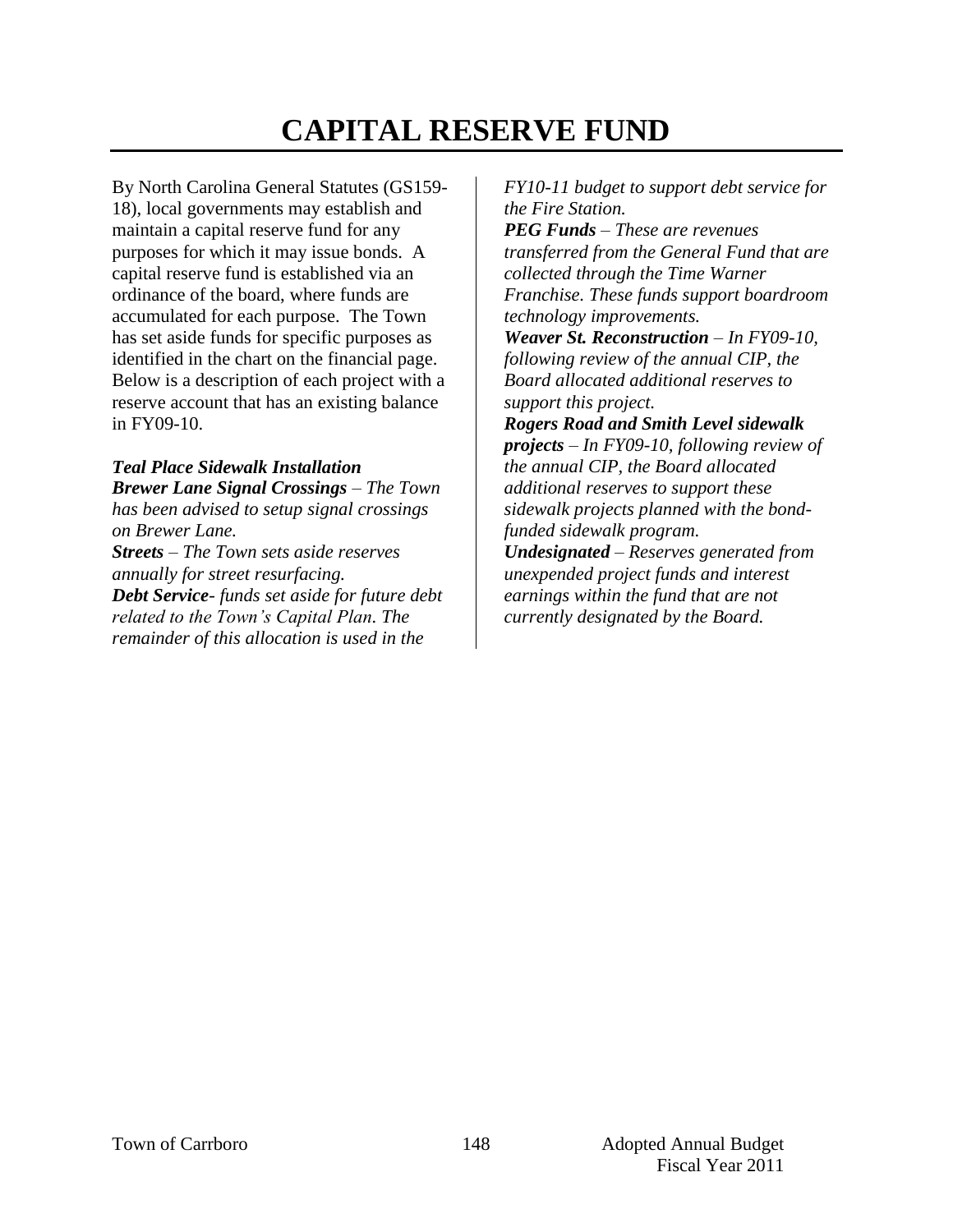| <b>CAPITAL RESERVE FUND</b>     |                |                |                |                |              |
|---------------------------------|----------------|----------------|----------------|----------------|--------------|
| <b>REVENUE</b>                  | 2007-08        | 2008-09        | 2009-10        | 2010-11        | % CHANGE     |
|                                 | <b>ACTUAL</b>  | <b>ACTUAL</b>  | <b>ADOPTED</b> | <b>ADOPTED</b> | 2010/11 FROM |
|                                 |                |                | <b>BUDGET</b>  | <b>BUDGET</b>  | 2009/10      |
| <b>BEGINNING FUND BALANCE</b>   | 1,104,849      | 539,105        | <b>N/A</b>     | <b>N/A</b>     | <b>N/A</b>   |
| <b>INVESTMENT EARNINGS</b>      | 35,255         | 14,737         |                |                | 0%           |
| <b>OTHER REVENUES</b>           | 2,087          | 1,721          |                |                | 0%           |
| OTHER FINANCING SOURCES         | 351,914        | 1,121,099      |                |                | 0%           |
| <b>FUND BAL APPROP</b>          |                |                | 544,806        | 176,945        | $-68%$       |
| <b>SUBTOTAL</b>                 | 389,256        | 1,137,557      | 544,806        | 176,945        | $-68%$       |
|                                 |                |                |                |                |              |
| <b>EXPENDITURE</b>              | 2007-08        | 2008-09        | 2009-10        | 2010-11        | % CHANGE     |
|                                 | <b>ACTUAL</b>  | <b>ACTUAL</b>  | <b>ADOPTED</b> | <b>ADOPTED</b> | 2010/11 FROM |
|                                 |                |                | <b>BUDGET</b>  | <b>BUDGET</b>  | 2009/10      |
| OTHER FINANCING SOURCES         | 955,000        |                | 544.806        | 176,945        | $-68%$       |
| <b>SUBTOTAL</b>                 | 955,000        | $\blacksquare$ | 544,806        | 176,945        | $-68%$       |
|                                 |                |                |                |                |              |
| <b>ENDING FUND BALANCE</b>      | 539,105        | 1,676,662      | N/A            | <b>N/A</b>     | <b>N/A</b>   |
|                                 |                |                |                |                |              |
| <b>RESERVES AVL FOR:</b>        | 6/30/2008      | 6/30/2009      | 6/30/2010      | 6/30/2011      |              |
| <b>TEAL PLACE SIDEWALK</b>      |                |                |                |                |              |
| <b>INSTALLATION</b>             | 2,000          | 2,000          | 2,000          | 2,000          |              |
|                                 |                |                |                |                |              |
| BREWER LANE SIGNAL CROSSINGS    | 15,000         | 15,000         | 15,000         | 15,000         |              |
| <b>STREETS</b>                  | 251,809        | 453,531        | 150,510        | 451,190        |              |
| <b>WEAVER ST RECONSTRUCTION</b> |                |                | 370,117        | 370,117        |              |
| PEG FUNDS FOR BOARD ROOM        |                |                |                |                |              |
| <b>EQUIPMENT</b>                |                | 6,099          | 18,099         | 30,099         |              |
| SMITH LEVEL ROAD SIDEWALKS,     |                |                |                |                |              |
| <b>LOCAL MATCH</b>              |                |                | 207,000        | 207,000        |              |
| ROGERS ROAD SIDEWALK            | $\overline{a}$ |                | 143,823        | 143,823        |              |
| <b>DEBT SERVICE</b>             | 50,868         | 50,868         | 50,868         |                |              |
| MISC CAPITAL PROJECTS           | 19,776         | 19,776         |                |                |              |
| <b>UNDESIGNATED</b>             | 199,652        | 1,126,588      | 399,631        | 172,894        |              |
| <b>TOTAL RESERVES</b>           | 539,105        | 1,673,862      | 1,357,048      | 1,392,123      |              |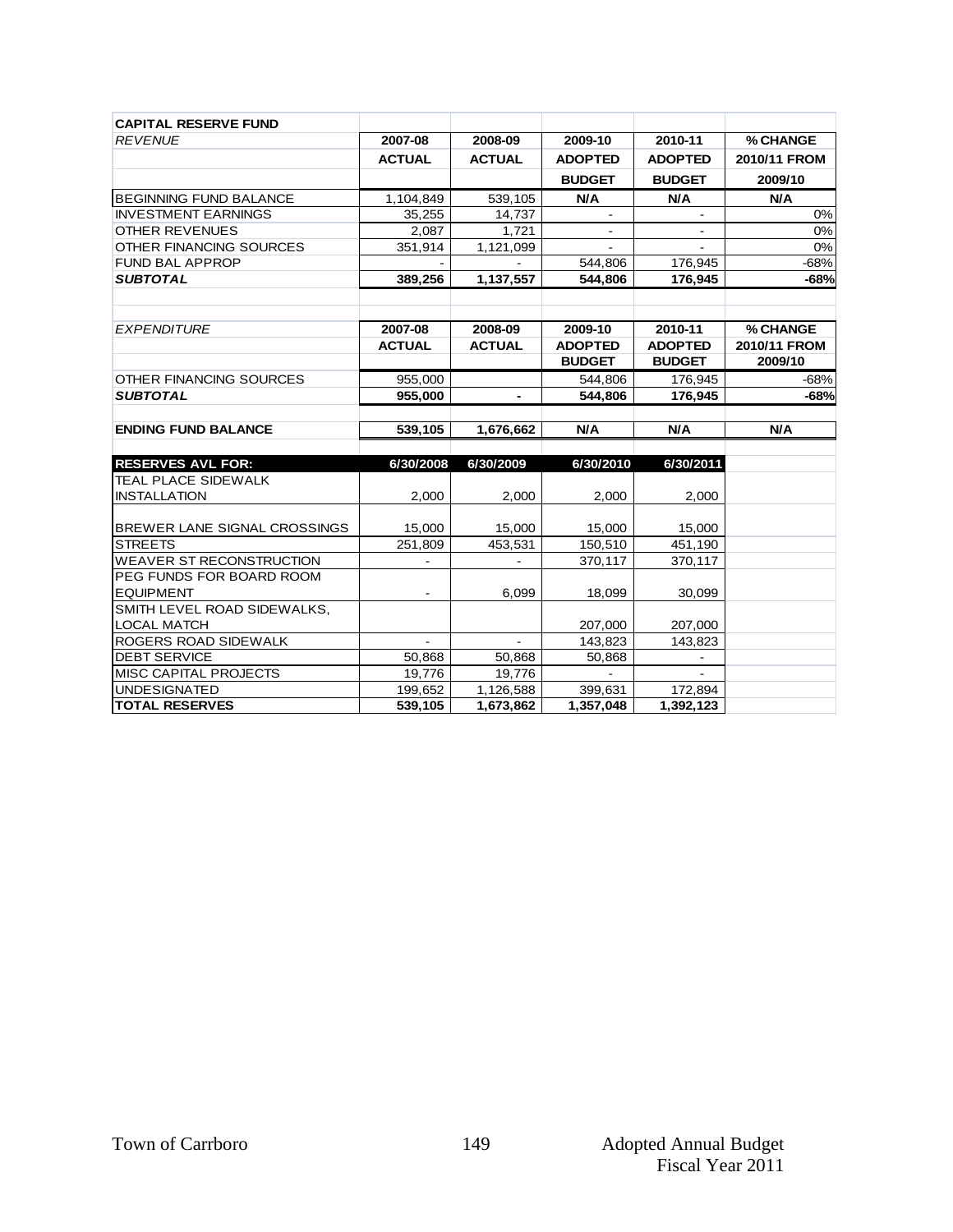## **PAYMENT IN LIEU RESERVE FUND**

By North Carolina General Statutes (GS159- 18), local governments may establish and maintain a capital reserve fund for any purposes for which it may issue bonds. A capital reserve fund is established via an ordinance of the board, where funds are accumulated for each purpose.

The Payment-in-Lieu Reserve Fund was established in 1985. Developers whose residential developments are required to provide on-site active recreational areas and open space areas may choose to make a payment-in-lieu of providing such facilities with Town approval.

These funds are held in reserve for one of four geographically defined quadrants of the town (where the residential development is located) for use in acquisition and

development of recreational facilities, present or future. A requisite of the payment use is that the improvement be reasonably expected to serve the subdivision from which the payment was made.

To date, the payment-in-lieu fund has supported two major recreational efforts. Within the Central quadrant, the Town has used payment-in-lieu funds to purchase land on Hillsborough Road for a neighborhood park. Funds in the North quadrant subsidized the cost of designing soccer fields at the Smith Middle School – a collaborative intergovernmental effort with the Chapel Hill-Carrboro School System.

The project budget for these projects is located in the Capital Projects Fund.